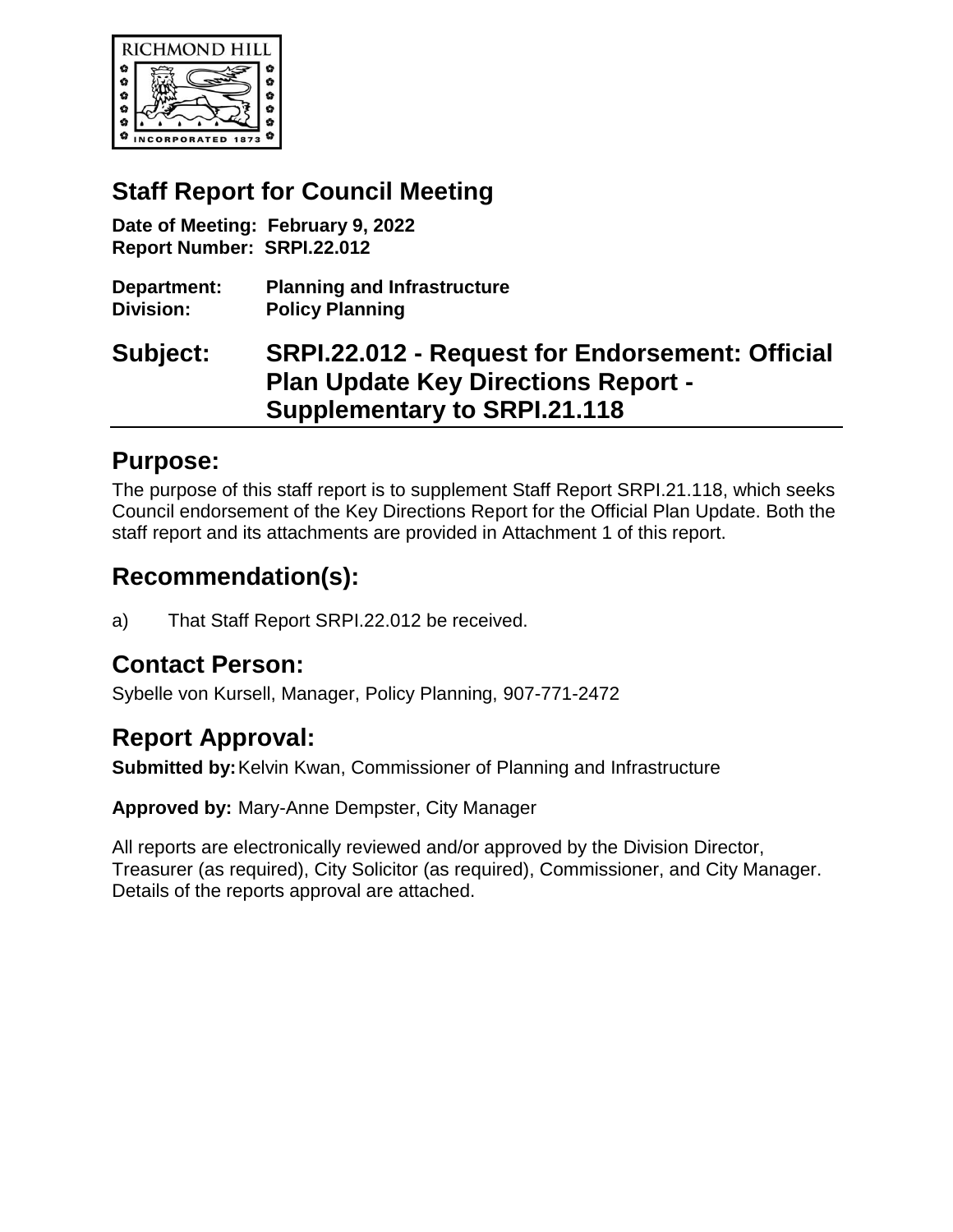City of Richmond Hill – Council Meeting Date of Meeting: February 9, 2022 Report Number: SRPI.22.012 **Page 2**

## **Background:**

At the December 8, 2021 Council meeting, Council considered staff report SRPI.21.118 wherein staff recommended that Council endorse the attached Key Directions Report. The Key Directions Report provides a comprehensive set of directions for how and in what ways the Official Plan (OP) should be updated to meet Provincial, Regional and Local expectations. It provides a critical path forward in the City's OP Update process and collectively highlights the total scope of work that is required to complete the update of the City's OP.

During the meeting, Council heard from four delegations and received four pieces of correspondence. Following the delegations, Council resolved to refer this report to the February 9, 2022 Council meeting. This referral provides an opportunity for the newly elected Mayor of Richmond Hill to consider the Key Directions Report and provides members of Council the opportunity, during the intervening period, to further consult with the public prior to making a final decision to endorse the Key Directions Report.

To assist with consultation in relation to the Key Directions, City staff have since updated the Official Plan Update webpage to notify the public that additional comments can be provided to staff and the Clerk's office prior to this Council meeting.

## **Financial/Staffing/Other Implications:**

This report has no financial or staffing implications.

## **Relationship to Council's Strategic Priorities 2020-2022:**

Endorsement of the Key Directions Report directly responds to and aligns with all four of Council's Strategic Priority areas. These directions seek to:

- promote intensification in transit supported areas along with the protection of greenspace and natural heritage to balance growth and green;
- continue to advance the City's Official Plan as a guide for placemaking so as to create a strong sense of belonging;
- promote a mobility hierarchy that prioritizes active modes of travel to improve how we get around in the City;
- promote economic investment, through the attraction and retention of businesses, jobs, and talent; and through the effective and efficient use of public infrastructure to maintain the City's financial health.

# **Climate Change Considerations:**

Endorsement of the Key Directions Report strongly considers climate change. In developing the proposed Key Directions, staff paid particular attention to the City's Community Energy and Emissions Plan Green House Gas (GHG) reduction recommended actions related to: natural heritage; compact community development; renewable energy; efficient buildings; and transportation transformation. Accordingly,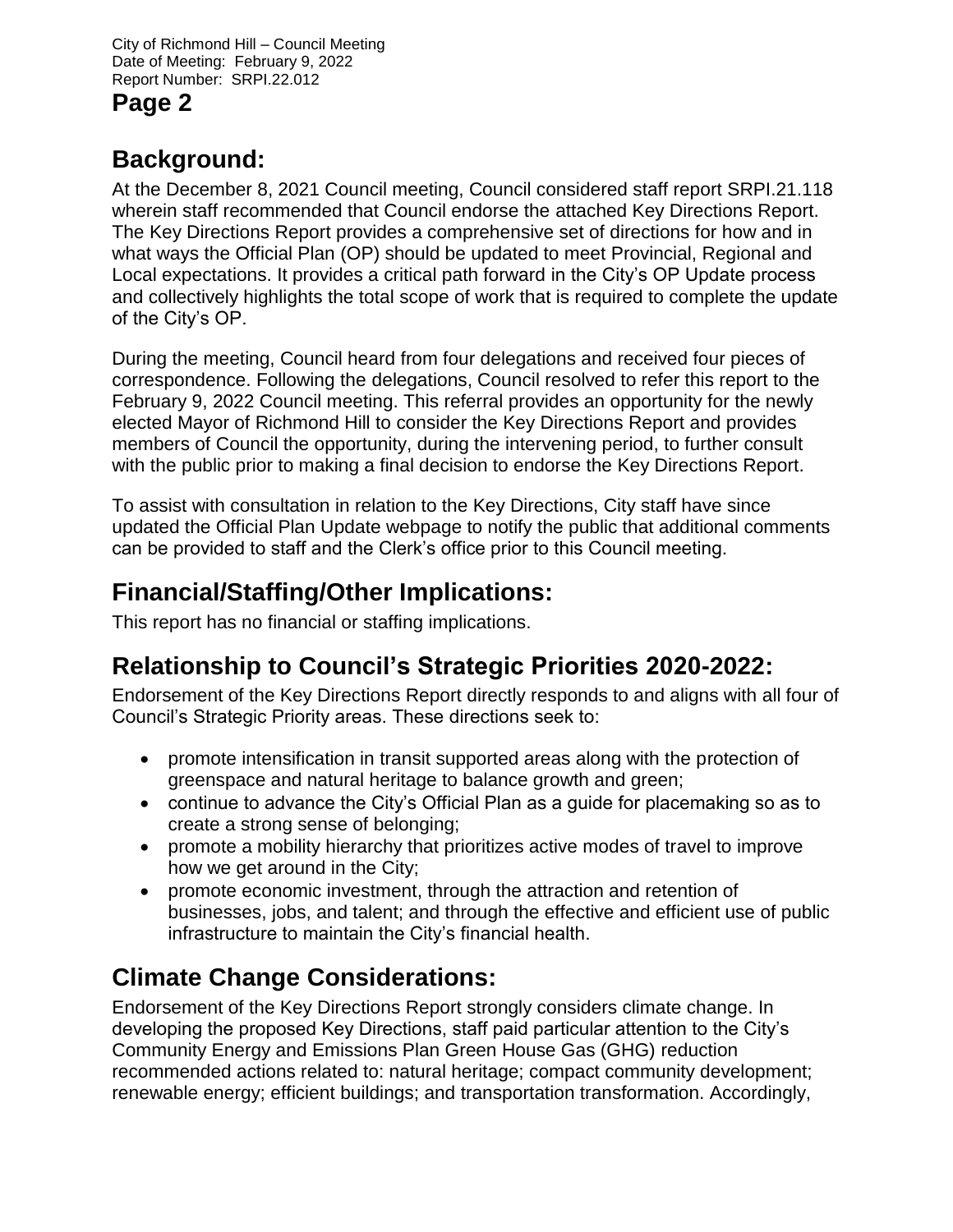City of Richmond Hill – Council Meeting Date of Meeting: February 9, 2022 Report Number: SRPI.22.012

## **Page 3**

many of the proposed key directions identify means in which the Official Plan could be updated to enable or require development that mitigates and/or adapts to change in climate.

## **Next Steps:**

As noted in Section 3.0 of the Key Directions Report, amendments to the Official Plan are proposed to be brought to Council in three or more batches, starting in July 2022, when the Regional Official Plan is anticipated to be adopted by the Region. Subsequent amendments are anticipated to be brought to Council in early 2023 (following Provincial approval of the Regional Official Plan) and late 2023 when consultation on the balance of amendments has concluded.

Prior to recommending adoption of amendments, staff will ensure that there is public and stakeholder engagement to inform proposed policy and/or mapping changes. Staff will report back to Council on these matters as they come forward.

In the section of the Key Directions Report titled "References", there are several City initiatives that have informed the key directions. These initiatives include: the Affordable Housing Strategy; the Transportation Master Plan Update; the Environment Strategy Update; the Parks Plan and the Recreation and Culture Plan Updates; and the Comprehensive Zoning By-law. While some of these initiatives are complete and/or approved by Council, others are still in process. While the Official Plan update process continues, staff will continue to work to ensure that these ongoing initiatives are aligned. By doing so, we establish common goals, and achieve efficiencies in terms of time and resources.

# **Conclusion:**

The Key Directions Report forms the foundation for future amendments to the OP, and has been shared with stakeholders and the public to provide clarity on the total scope of work that is proposed in order to complete the update of the Official Plan. Accordingly, this staff report seeks Council endorsement of the Key Directions Report set out in Attachment 1 to SRPI.21.118 to guide the next phase of the City's Official Plan update process.